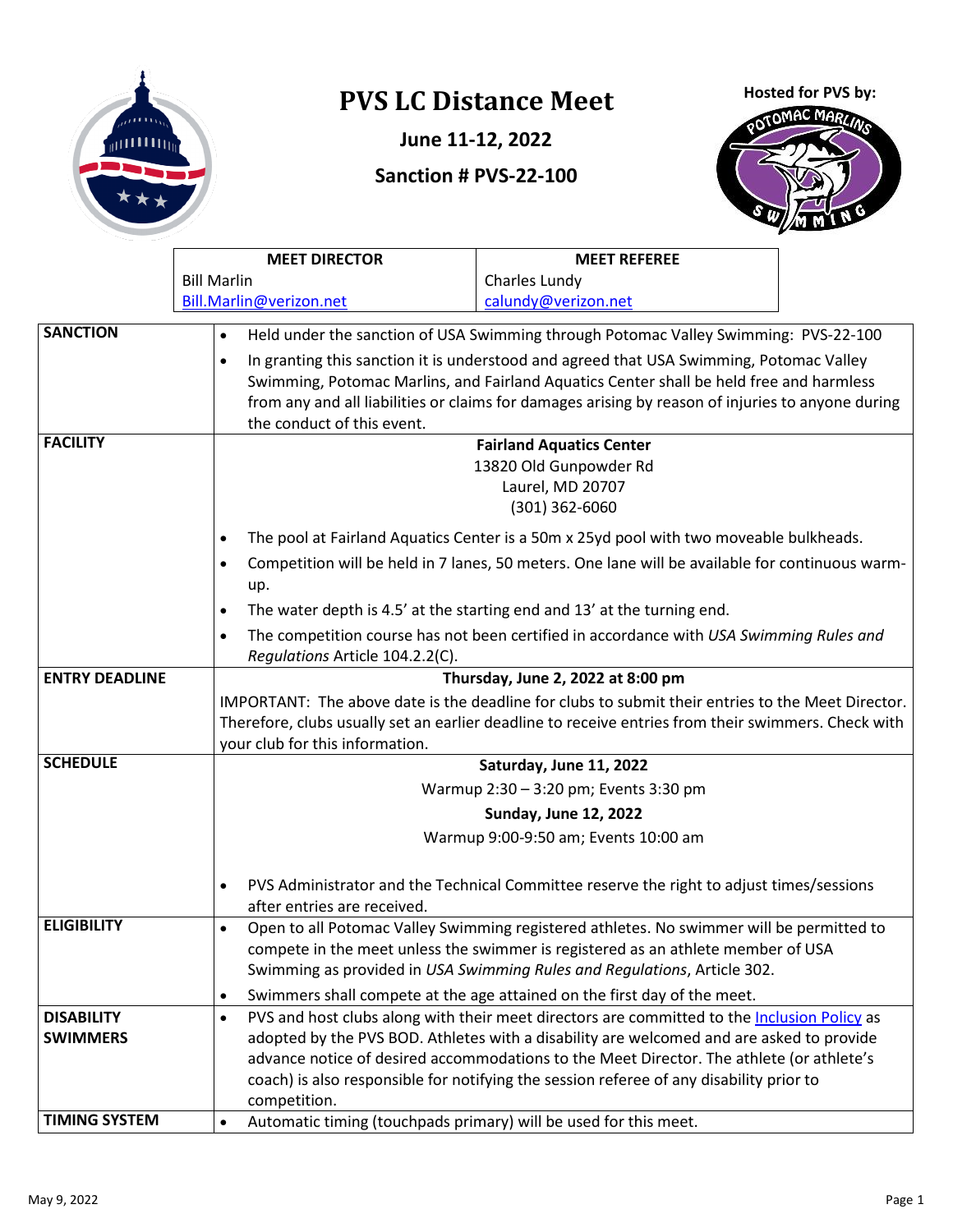| COVID-19                                   | An inherent risk of exposure to COVID-19 exists in any public place where people are present.                                                                                                                                                                                                                                                                                                                                                                                                                                                                                                                                                                                                                                                                |
|--------------------------------------------|--------------------------------------------------------------------------------------------------------------------------------------------------------------------------------------------------------------------------------------------------------------------------------------------------------------------------------------------------------------------------------------------------------------------------------------------------------------------------------------------------------------------------------------------------------------------------------------------------------------------------------------------------------------------------------------------------------------------------------------------------------------|
| <b>CONSIDERATIONS</b>                      | COVID-19 is a contagious disease that can lead to severe illness and death. According to the                                                                                                                                                                                                                                                                                                                                                                                                                                                                                                                                                                                                                                                                 |
|                                            | Centers for Disease Control and Prevention, senior citizens and individuals with underlying                                                                                                                                                                                                                                                                                                                                                                                                                                                                                                                                                                                                                                                                  |
|                                            | medical conditions are especially vulnerable.                                                                                                                                                                                                                                                                                                                                                                                                                                                                                                                                                                                                                                                                                                                |
|                                            | USA Swimming, Inc., cannot prevent you (or your child(ren)) from becoming exposed to,<br>contracting, or spreading COVID-19 while participating in USA Swimming sanctioned events. It<br>is not possible to prevent against the presence of the disease. Therefore, if you choose to<br>participate in a USA Swimming sanctioned event, you may be exposing yourself to and/or<br>increasing your risk of contracting or spreading COVID-19.                                                                                                                                                                                                                                                                                                                 |
|                                            | BY ATTENDING OR PARTICIPATING IN THIS COMPETITION, YOU VOLUNTARILY ASSUME ALL<br>RISKS ASSOCIATED WITH EXPOSURE TO COVID-19 AND FOREVER RELEASE AND HOLD<br>HARMLESS USA SWIMMING, POTOMAC VALLEY SWIMMING, POTOMAC MARLINS AND<br>FAIRLAND AQUATICS CENTER AND EACH OF THEIR OFFICERS, DIRECTORS, AGENTS,<br>EMPLOYEES OR OTHER REPRESENTATIVES FROM ANY LIABILITY OR CLAIMS INCLUDING FOR<br>PERSONAL INJURIES, DEATH, DISEASE OR PROPERTY LOSSES, OR ANY OTHER LOSS, INCLUDING<br>BUT NOT LIMITED TO CLAIMS OF NEGLIGENCE AND GIVE UP ANY CLAIMS YOU MAY HAVE TO<br>SEEK DAMAGES, WHETHER KNOWN OR UNKNOWN, FORESEEN OR UNFORESEEN, IN<br>CONNECTION WITH EXPOSURE, INFECTION, AND/OR SPREAD OF COVID-19 RELATED TO<br>PARTICIPATION IN THIS COMPETITION. |
|                                            | We have taken enhanced health and safety measures for all attending this meet, however we<br>cannot guarantee that you will not become infected with COVID-19. All attending this meet<br>must follow all posted instructions while in attendance. An inherent risk of exposure to COVID-<br>19 exists in any public place where people are present. By attending this meet, you<br>acknowledge the contagious nature of COVID-19 and voluntarily assume all risks related to<br>exposure to COVID-19.                                                                                                                                                                                                                                                       |
|                                            | By choosing to attend this meet you agree to comply with all health and safety mandates and<br>guidelines of USA Swimming, Potomac Valley Swimming, the State of Maryland, and Prince<br>Georges County.                                                                                                                                                                                                                                                                                                                                                                                                                                                                                                                                                     |
| <b>LOCAL AND</b>                           | Locker room use should be minimized.<br>$\bullet$                                                                                                                                                                                                                                                                                                                                                                                                                                                                                                                                                                                                                                                                                                            |
| <b>FACILITY COVID-</b>                     | No one with symptoms of COVID-19 is permitted in the facility.<br>$\bullet$                                                                                                                                                                                                                                                                                                                                                                                                                                                                                                                                                                                                                                                                                  |
| <b>19 PROTOCOLS</b>                        | Athletes should arrive and depart in their suits if possible.                                                                                                                                                                                                                                                                                                                                                                                                                                                                                                                                                                                                                                                                                                |
|                                            | Masks are optional.                                                                                                                                                                                                                                                                                                                                                                                                                                                                                                                                                                                                                                                                                                                                          |
|                                            | Athletes will be seated on deck and in the stands. Athletes should maintain 3' of social<br>distancing. No chairs for athletes.                                                                                                                                                                                                                                                                                                                                                                                                                                                                                                                                                                                                                              |
|                                            | Only swimmers, coaches, meet volunteers, and officials will be permitted on the pool deck.<br>$\bullet$                                                                                                                                                                                                                                                                                                                                                                                                                                                                                                                                                                                                                                                      |
|                                            | Swimmers must follow all directions as posted and adhere to all marshal directions.<br>$\bullet$                                                                                                                                                                                                                                                                                                                                                                                                                                                                                                                                                                                                                                                             |
|                                            | Any swimmer not following the meet protocols will be subject to immediate removal from the                                                                                                                                                                                                                                                                                                                                                                                                                                                                                                                                                                                                                                                                   |
|                                            | meet.                                                                                                                                                                                                                                                                                                                                                                                                                                                                                                                                                                                                                                                                                                                                                        |
|                                            | We request that all attendees notify the meet director as soon as possible if they have tested<br>positive for COVID-19, shown symptoms or have been in contact with anyone exposed to<br>COVID-19 after attending the meet.                                                                                                                                                                                                                                                                                                                                                                                                                                                                                                                                 |
|                                            | No spectators will be permitted (facility rule). Competition will be live-streamed via the<br>Potomac Marlins Swim Team   Facebook.                                                                                                                                                                                                                                                                                                                                                                                                                                                                                                                                                                                                                          |
| <b>SAFE SPORT</b><br><b>CONSIDERATIONS</b> | In compliance with Safe Sport, parents will have access to and the opportunity to observe their<br>$\bullet$<br>child via the livestream of the event.                                                                                                                                                                                                                                                                                                                                                                                                                                                                                                                                                                                                       |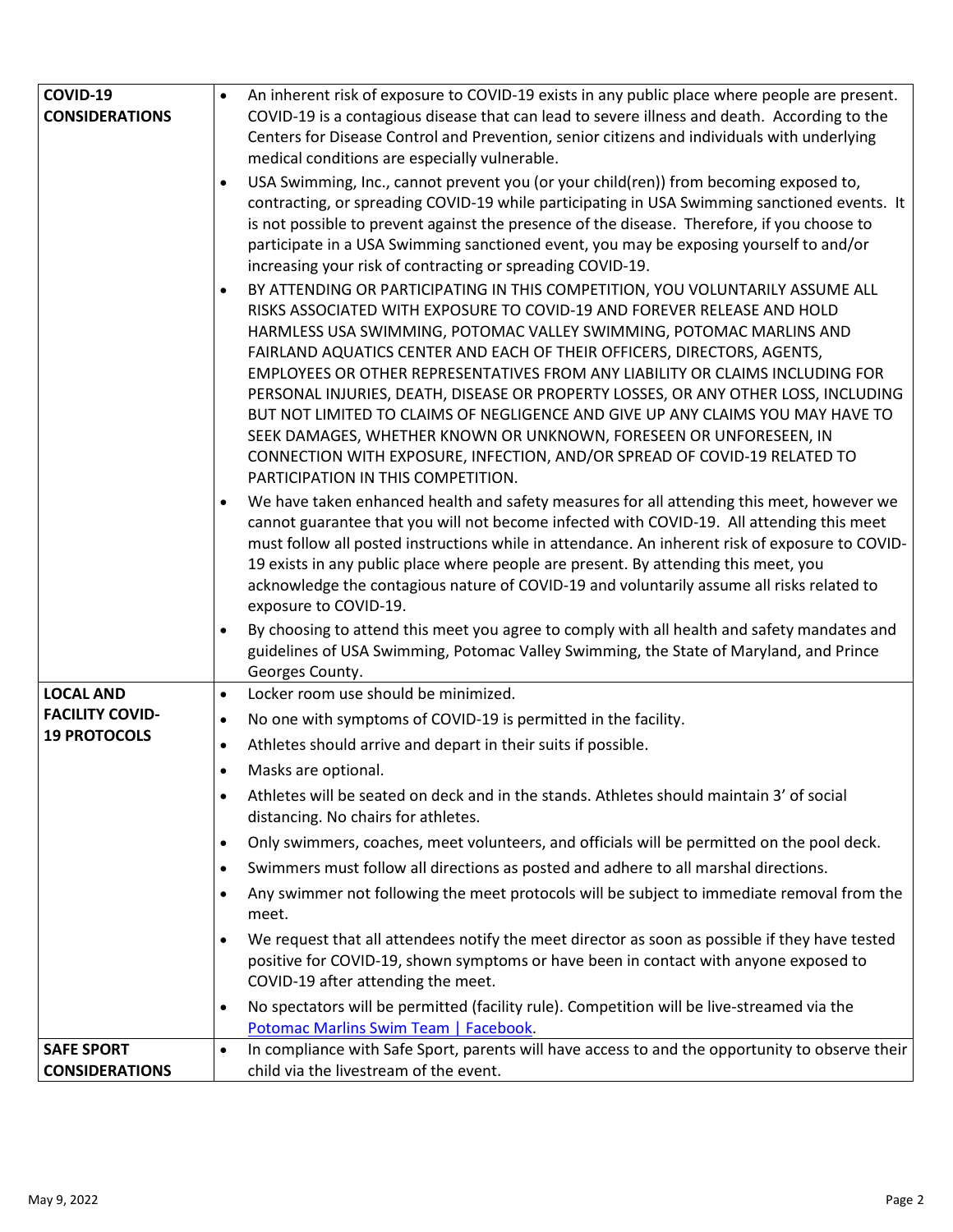| <b>RULES</b>            |           | Current USA Swimming rules shall govern this meet.                                                                                                                                                                                                                                                                                                                                                                                                                            |
|-------------------------|-----------|-------------------------------------------------------------------------------------------------------------------------------------------------------------------------------------------------------------------------------------------------------------------------------------------------------------------------------------------------------------------------------------------------------------------------------------------------------------------------------|
|                         | $\bullet$ |                                                                                                                                                                                                                                                                                                                                                                                                                                                                               |
|                         | $\bullet$ | All applicable adults participating in or associated with this meet acknowledge that they are<br>subject to the provisions of the USA Swimming Minor Athlete Abuse Prevention Policy<br>("MAAPP"), and that they understand that compliance with the MAAPP policy is a condition of<br>participation in the conduct of this competition.                                                                                                                                      |
|                         | $\bullet$ | No on-deck USA Swimming registration is permitted.                                                                                                                                                                                                                                                                                                                                                                                                                            |
|                         | $\bullet$ | In compliance with USA Swimming Rules and Regulations, the use of audio or visual recording<br>devices, including a cell phone is not permitted in the changing areas, rest rooms, or locker<br>rooms. Per PVS policy, the use of equipment capable of taking pictures (e.g., cell phones,<br>cameras, etc.) is banned from behind the starting blocks during the entire meet, including<br>warm up, competition and cool down periods.                                       |
|                         | $\bullet$ | Deck changes are prohibited.                                                                                                                                                                                                                                                                                                                                                                                                                                                  |
|                         | $\bullet$ | Any swimmer entered in the meet must be certified by a USA Swimming member coach as<br>being proficient in performing a racing start or must start each race from within the water.<br>When unaccompanied by a member-coach, it is the responsibility of the swimmer or the<br>swimmer's legal guardian to ensure compliance with this requirement.                                                                                                                           |
|                         | $\bullet$ | Operation of a drone or any other flying devices is prohibited over the venue (pools,<br>athlete/coach areas, spectator areas and open ceiling locker rooms) any time athletes,<br>coaches, officials and/or spectators are present.                                                                                                                                                                                                                                          |
|                         | $\bullet$ | Dive-over starts will be used.                                                                                                                                                                                                                                                                                                                                                                                                                                                |
|                         | $\bullet$ | The Meet Director and the PVS Technical Committee reserve the right to limit events, heats,<br>swimmers or adjust the format to conform with the 4-hour provision for sessions that include<br>12 & U events per Rule 205.3.1F.                                                                                                                                                                                                                                               |
| <b>EVENT RULES</b>      | $\bullet$ | All events are timed finals.                                                                                                                                                                                                                                                                                                                                                                                                                                                  |
|                         | $\bullet$ | Entry times must meet qualifying standards. LCM times are conforming. Non-conforming times<br>will be seeded after conforming times (LSY).                                                                                                                                                                                                                                                                                                                                    |
|                         | $\bullet$ | Time constraints may require limiting the number of heats that are swum.                                                                                                                                                                                                                                                                                                                                                                                                      |
|                         | $\bullet$ | Deck entries will be accepted if the meet is not over-subscribed. All deck entries must be<br>submitted no later than 45 minutes prior to first event of each session.                                                                                                                                                                                                                                                                                                        |
|                         | $\bullet$ | Evidence of current USA-S registration required for deck entries.                                                                                                                                                                                                                                                                                                                                                                                                             |
|                         | $\bullet$ | Athletes must provide their own timers and counters (if desired). Counters will be athletes,<br>coaches, or volunteers already present during the session.                                                                                                                                                                                                                                                                                                                    |
| <b>QUALIFYING TIMES</b> | $\bullet$ | Qualifying provable times for 13&Over Swimmers:<br>The athlete must have a provable time for 1000 yd Freestyle of 14:00 or faster for the<br>$\circ$<br>1000y/800M Freestyle or must have a provable time of 6:30 or faster in the<br>500y/400M Freestyle.<br>The athlete must have a provable time for the 1650 yd Freestyle of 23:00 or faster for<br>$\circ$<br>the 1650y/1500M Freestyle or a provable time of 14:00 or faster in the 1000y/800M<br>Freestyle             |
|                         | $\bullet$ | Coaches of 13&O athletes who can complete the event(s) faster than the QT's, but do not<br>satisfy the entry rule, should petition Matt Cohen, mattscohen@comcast.net.                                                                                                                                                                                                                                                                                                        |
|                         | $\bullet$ | Qualifying provable times for 12& Under Swimmers:<br>A provable qualifying time in the event as listed above or the athlete must meet the<br>$\circ$<br>following stepping stone progression:<br>$\triangleright$ A provable time of 7:20 or faster must have been swum in the 500y/400M Freestyle<br>before entering the 1000yd Freestyle<br>A provable time of 15:00 or faster must have been swum in the 1000y/800M<br>➤<br>Freestyle before entering the 1650yd Freestyle |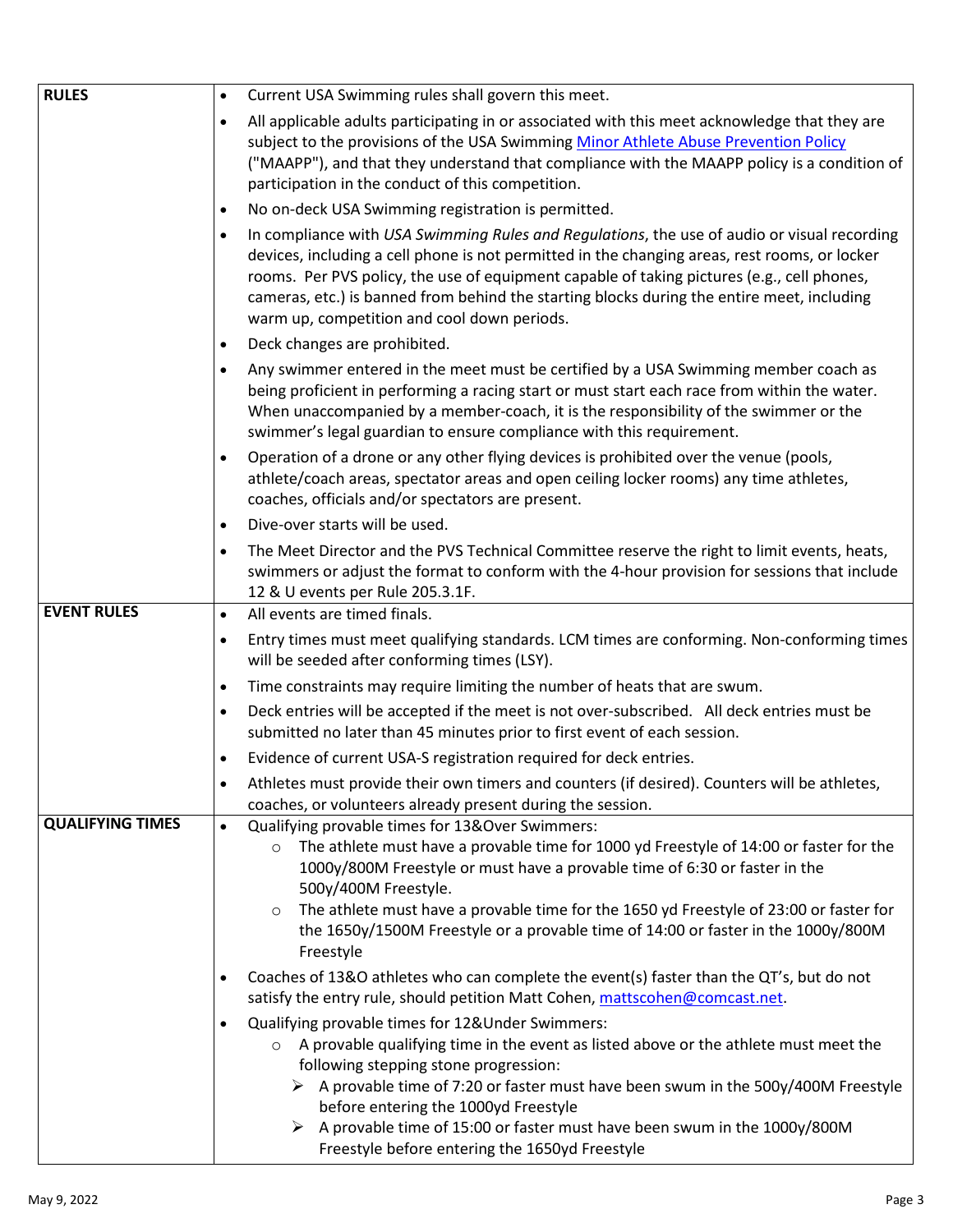|                          | There are NO petitions allowed for 12&Under athletes.<br>$\bullet$                                                                                                                                                                                                                                                                                                                                                                                                                                                                                                          |
|--------------------------|-----------------------------------------------------------------------------------------------------------------------------------------------------------------------------------------------------------------------------------------------------------------------------------------------------------------------------------------------------------------------------------------------------------------------------------------------------------------------------------------------------------------------------------------------------------------------------|
| <b>POSITIVE CHECK IN</b> | All events will be positive check in and deck seeded. The meet will be seeded and swum<br>$\bullet$<br>according to submitted entry times regardless of age or gender. Heats will be swum fastest to<br>slowest. Expected swim times and check in requirements will be posted to the PVS website<br>www.pvswim.org no later than Thursday, June 9, 2022.                                                                                                                                                                                                                    |
| <b>WARM-UP</b>           | The prescribed PVS warm-up procedures and safety policies will be followed. The Meet<br>$\bullet$<br>Director may determine the structure of warm-up, including times/lane assignments.<br>One (1) lane will be available for continuous warm-up.<br>$\bullet$                                                                                                                                                                                                                                                                                                              |
| <b>SUPERVISION</b>       | Coaches are responsible for the conduct of their swimmers and cleaning up for their team<br>$\bullet$<br>areas.                                                                                                                                                                                                                                                                                                                                                                                                                                                             |
| <b>SEEDING</b>           | Events will be seeded and swum fastest to slowest; swum mixed gender. Events will be deck<br>$\bullet$<br>seeded one heat at a time as swimmers check in.<br>Events will be seeded in the following order: conforming (LCM) times in the event distance,<br>$\bullet$<br>non-conforming (SCY) times in the equivalent event distance, conforming times (LCM) in the<br>alternate distance, non-conforming times (SCY) in the alternate distance.<br>Deck entries will be seeded after athletes who were previously entered in the meet and have<br>$\bullet$<br>checked in. |
| <b>SCORING</b>           | There is no scoring for this meet.<br>$\bullet$                                                                                                                                                                                                                                                                                                                                                                                                                                                                                                                             |
| <b>AWARDS</b>            | There are no awards for this meet.<br>$\bullet$                                                                                                                                                                                                                                                                                                                                                                                                                                                                                                                             |
| <b>PROGRAMS</b>          | No programs will be available. The events are deck seeded several heats prior to being swum.<br>$\bullet$<br>The seeded heats will be available on Meet Mobile.                                                                                                                                                                                                                                                                                                                                                                                                             |
| <b>CREDENTIALS</b>       | Parents not working the meet as a deck official, volunteer timer or other position are not<br>$\bullet$<br>permitted on deck. Only athletes, USA Swimming certified coaches, and deck officials will be<br>permitted on the deck. Coaches and Officials should have proof of active USA Swimming<br>membership with them at all times.                                                                                                                                                                                                                                      |
| <b>OFFICIALS</b>         | Each participating club is requested to provide at least one table worker or official (Referee<br>$\bullet$<br>Starter, Chief Judge or Stroke & Turn Judge) per session if entering 25 or more splashes.<br>Officials available to assist with the meet should volunteer in advance by contacting the Meet<br>$\bullet$<br>Referee, Charles Lundy (calundy@verizon.net)<br>Walk on officials are welcome. All officials should check in with the meet referee upon arrival.                                                                                                 |
| <b>TIMERS</b>            | Athletes must provide their own timers.<br>$\bullet$                                                                                                                                                                                                                                                                                                                                                                                                                                                                                                                        |
| <b>ENTRY PROCEDURES</b>  | Entries should be submitted by email to the Meet Director (Bill.Marlin@verizon.net).<br>Include in the subject of the email, "2022 PVS LC Distance - ****" with the club's initials in<br>$\bullet$<br>place of the asterisks. If your club submits multiple entry files include training site in the<br>subject of the email.                                                                                                                                                                                                                                              |
|                          | Include in entry email: entry file, report of entries by name, report of entries by event.<br>$\bullet$<br>In the body of your email provide entry numbers (girls, boys, totals), contact information<br>$\bullet$<br>(email, phone, officials contact).<br>Entries directly from individual team members will not be accepted.<br>$\bullet$                                                                                                                                                                                                                                |
|                          |                                                                                                                                                                                                                                                                                                                                                                                                                                                                                                                                                                             |
|                          | Entries by phone or fax will not be accepted.<br>$\bullet$<br>The Meet Director will acknowledge receipt by return email within 24 hours. If<br>$\bullet$<br>acknowledgement is not received in a timely manner, please contact the Meet Director.                                                                                                                                                                                                                                                                                                                          |
|                          | Any club that enters an unregistered or improperly registered athlete, falsifies an entry in any<br>way, or permits an unregistered coach to represent them will be fined the sum of \$100 by PVS<br>and no further entries will be accepted from that club until the said fine is paid.                                                                                                                                                                                                                                                                                    |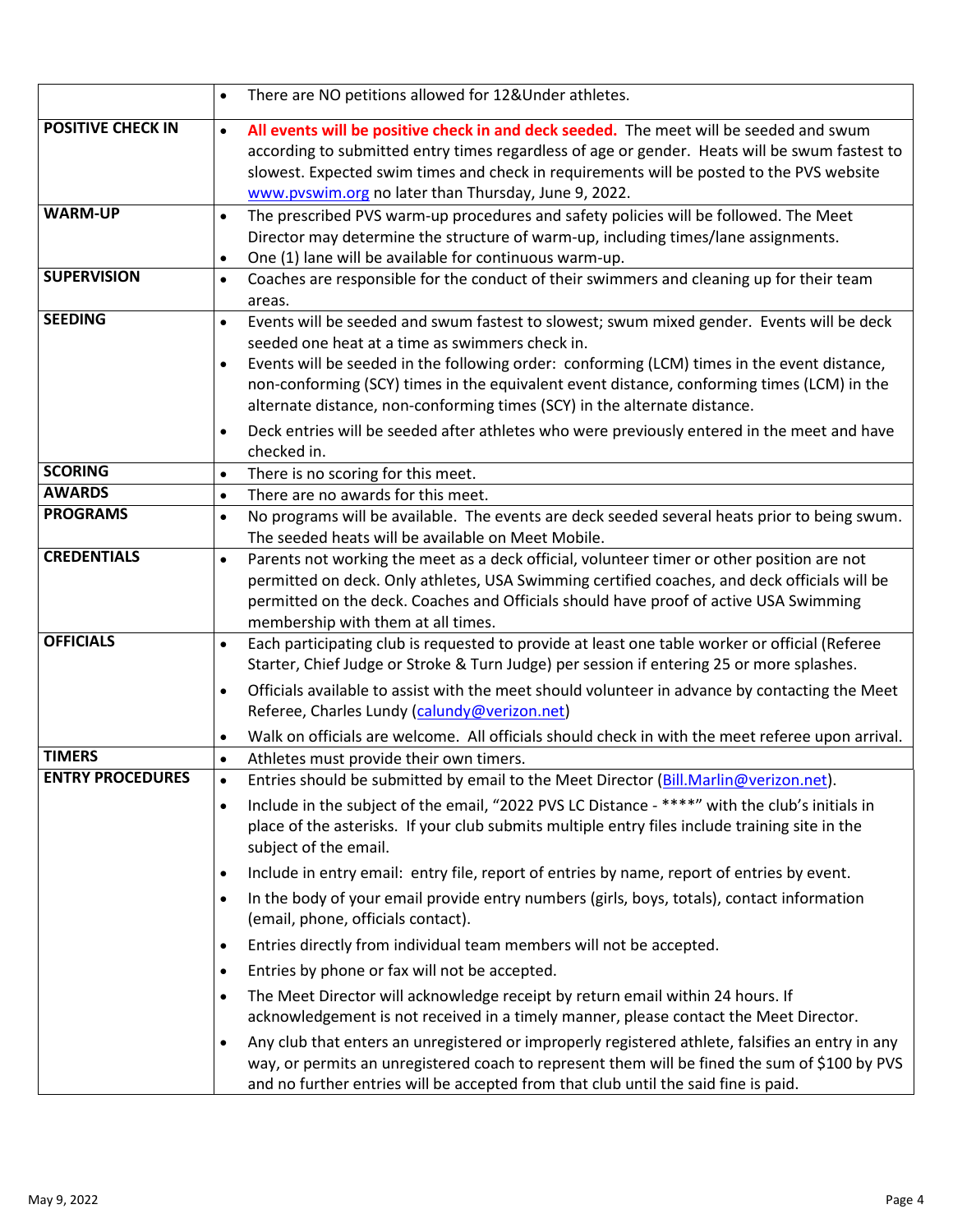| <b>ENTRY FEES</b> | Per Swimmer Surcharge:                                                                                                                                                                                                                                                                                                                                   | \$5.00 |               |         |
|-------------------|----------------------------------------------------------------------------------------------------------------------------------------------------------------------------------------------------------------------------------------------------------------------------------------------------------------------------------------------------------|--------|---------------|---------|
|                   | Individual event fee:                                                                                                                                                                                                                                                                                                                                    | \$6.00 | Deck entries: | \$10.00 |
|                   | Clubs will be invoiced by PVS for entry fees after completion of the meet. Payment will be due<br>upon receipt of invoice. The invoice will outline the methods of payments and where to send a<br>check.                                                                                                                                                |        |               |         |
|                   | Payment for Deck Entries must be received prior to the swimmer being seeded into<br>events. Payment may be made by cash or check (payable to PVS). The host club is responsible<br>for reporting cash payments to PVS and delivering checks to PVS. Payment for unaccounted<br>for deck entries or lost payments is the responsibility of the host club. |        |               |         |